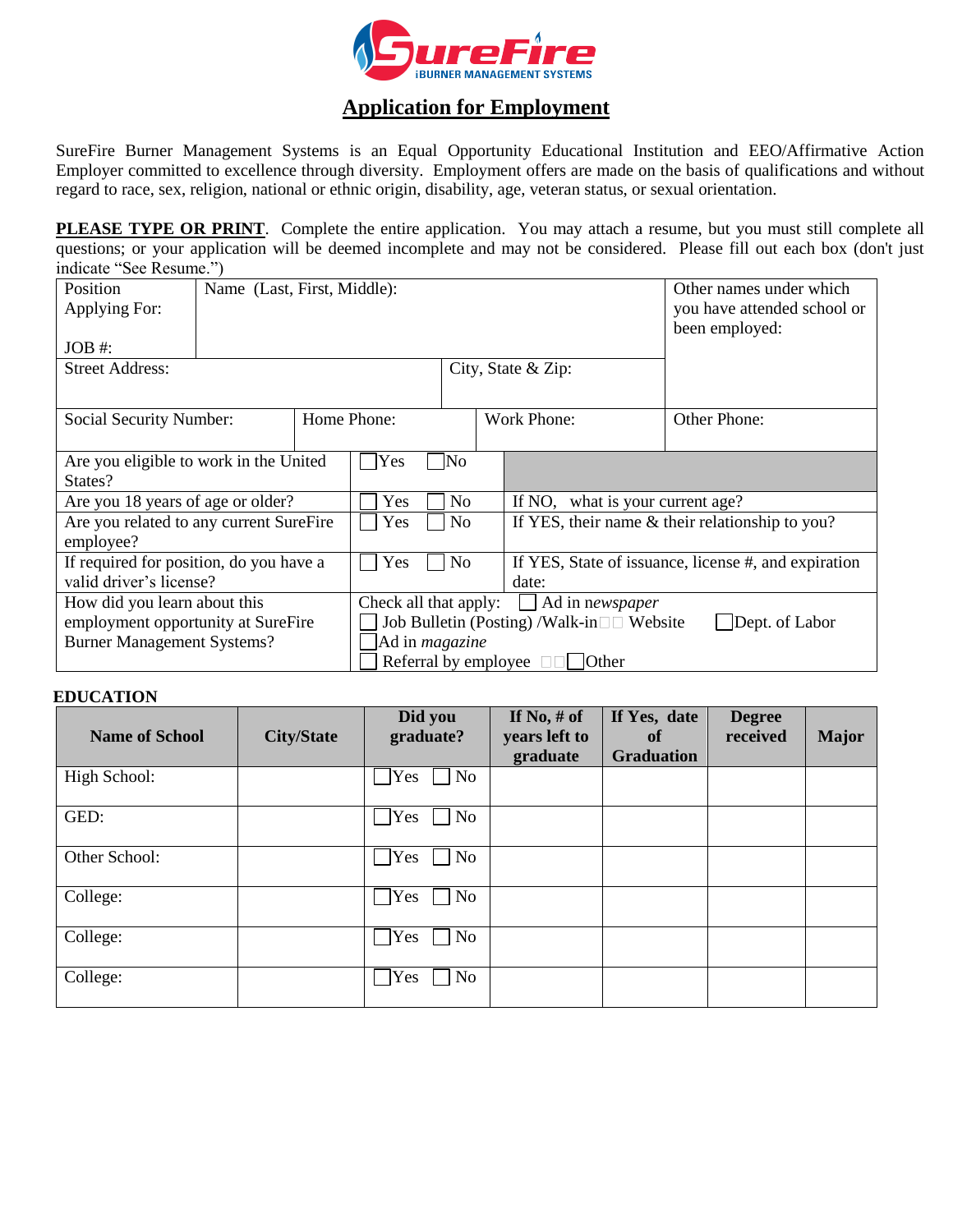**SKILLS:** Please list technical skills, clerical skills, trade skills, etc., relevant to this position. Include relevant computer systems and software packages of which you have a working knowledge, and note your level of proficiency (basic, intermediate, expert)

WORK EXPERIENCE-Please detail your entire work history. Begin with your current or most recent employer. If you held multiple positions with the same organization, detail each position separately. Attach additional sheets if necessary. Omission of prior employment may be considered falsification of information. Please explain any gaps in employment. Include full-time military or volunteer commitments. **PLEASE DO NOT** complete this information with the notation "See Resume." **PLEASE NOTE**: SureFire Burner Management Systems reserves the right to contact all current and former employers for reference information.

| Dates Employed (most recent<br>position)<br>From:<br>To<br><b>Starting Salary:</b><br>Final Salary: | $\exists$ Full time<br>Part-time<br>If part-time, $# hrs./wk:$<br>Organization Name and Address: | Title:                                                                             |
|-----------------------------------------------------------------------------------------------------|--------------------------------------------------------------------------------------------------|------------------------------------------------------------------------------------|
| Supervisor's Name, Title and<br>Phone #:                                                            | Other Reference Name, Title and<br>Phone #:                                                      | Contact my current references:<br>At any time<br>Only if I am a finalist candidate |
| Primary duties:                                                                                     |                                                                                                  | Reason for Leaving:                                                                |
| Dates Employed (most recent<br>position)<br>To<br>From:                                             | $\Box$ Full time<br>Part-time<br>If part-time, $# hrs./wk:$                                      | Title:                                                                             |
| <b>Starting Salary:</b><br>Final Salary:                                                            | Organization Name and Address:                                                                   |                                                                                    |
| Supervisor's Name, Title and<br>Phone #:                                                            | Other Reference Name, Title and<br>Phone #:                                                      | Contact my current references:<br>At any time<br>Only if I am a finalist candidate |
| Primary duties:                                                                                     |                                                                                                  | Reason for Leaving:                                                                |